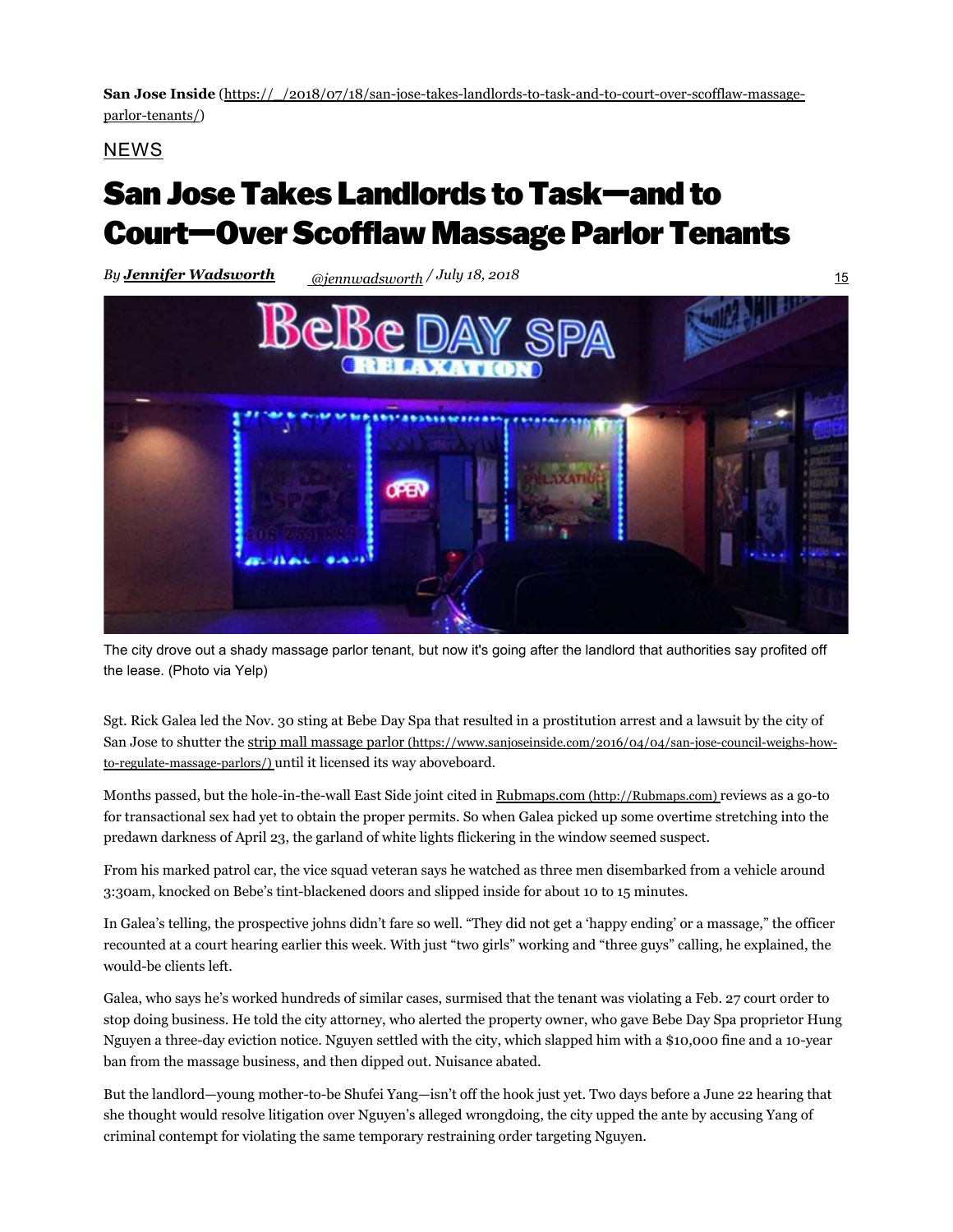"That poisoned the well," Yang's attorney Harpaul Nahal says, "and they only did that because they didn't want this to end until they got money from my client."

City Attorney Rick Doyle says that's kind of the point. Empowered in part by legislation enacted in 2016 that shifted regulatory power from the state to local governments and in part by new case law, San Jose has increasingly sought to hold property owners accountable for problems associated with their real estate investments. One reason is to make an example of absentee landlords. But the primary motivation is more pragmatic: to recover the cost of enforcement.

"The first step is to abate the nuisance, the second step is to collect fines," Doyle says. "We're not trying to be ridiculous here, but we want to make sure the point is made and to make sure that there's a deterrent."

Under the statewide Red Light Abatement Act, which was passed in 1914 (https://cdnc.ucr.edu/cgi-bin/cdnc? a=d&d=SU19140521.2.45) to crack down on San Francisco's bustling red-light district, cities can board up buildings used for illicit sex work or gambling and, these days, neutralize the cost of doing so by imposing fines up to \$25,000 per defendant. San Francisco City Attorney Dennis Herrera used the law last fall

(https://www.sfcityattorney.org/2017/10/02/herrera-shuts-one-notorious-massage-parlor-brothel-sues-second-one-across-streetpreschool/) to get the property owner and operator of a notorious Financial District brothel to cough up a combined \$295,000. The settlement prevents landlord Frank Iavarone from leasing to massage parlors or any "personal service" business for the next decade.

Lisa Spiwak, a founding partner of Southern California-based Spiwak & Iezza commercial collection law firm, says such nuisance abatement cases reflect a broader movement by cities to hold landlords liable for scofflaw lessees. In a 2015 white paper (http://www.sai-legal.com/pubs/20150922.pdf) on how property owners can minimize that kind of liability, Spiwak traces the trend back to a 2005 court case from the Southern District of New York in which fashion powerhouse Louis Vuitton secured a permanent injunction against a landlord who leased to several tenants shilling counterfeit handbags.

Vuitton successfully forced the landlord to oust the tenants, post notices that counterfeit goods are illegal and comply with random compliance inspections. Luxury leather-goods maker Coach followed suit, as did Michael Kors and a slew of other designers. Spiwak calls the approach—which cities tend to wield more on the cannabis, gambling and massage industries—"extremely disconcerting."

"History indicates that landlords are not legally liable for damages caused by their tenant's illegal activities unless the landlord is aware of the activities and condones or facilitates them," she writes in her report. "Recent court decisions, however, are changing history and placing greater burdens on landlords in this regard."

> Doyle says it's reasonable to expect landlords to stay engaged enough with tenants to know what they're up to, and that the city files anywhere from six to 10 lawsuits a year against property owners who can't, or won't, bring their lessees in line. In one case, Doyle's office litigated to get the Jack-inthe-Box on South First Street to clean up its act.

> "It had become a place where pimps were hanging out, prostitutes, drug dealers and what have you," Doyle says. "It turned out that the owners lived in Oakland, and we notified them that we were going to sue unless they took some responsibility, installed new lighting, fencing or whatever it took to keep the problems out."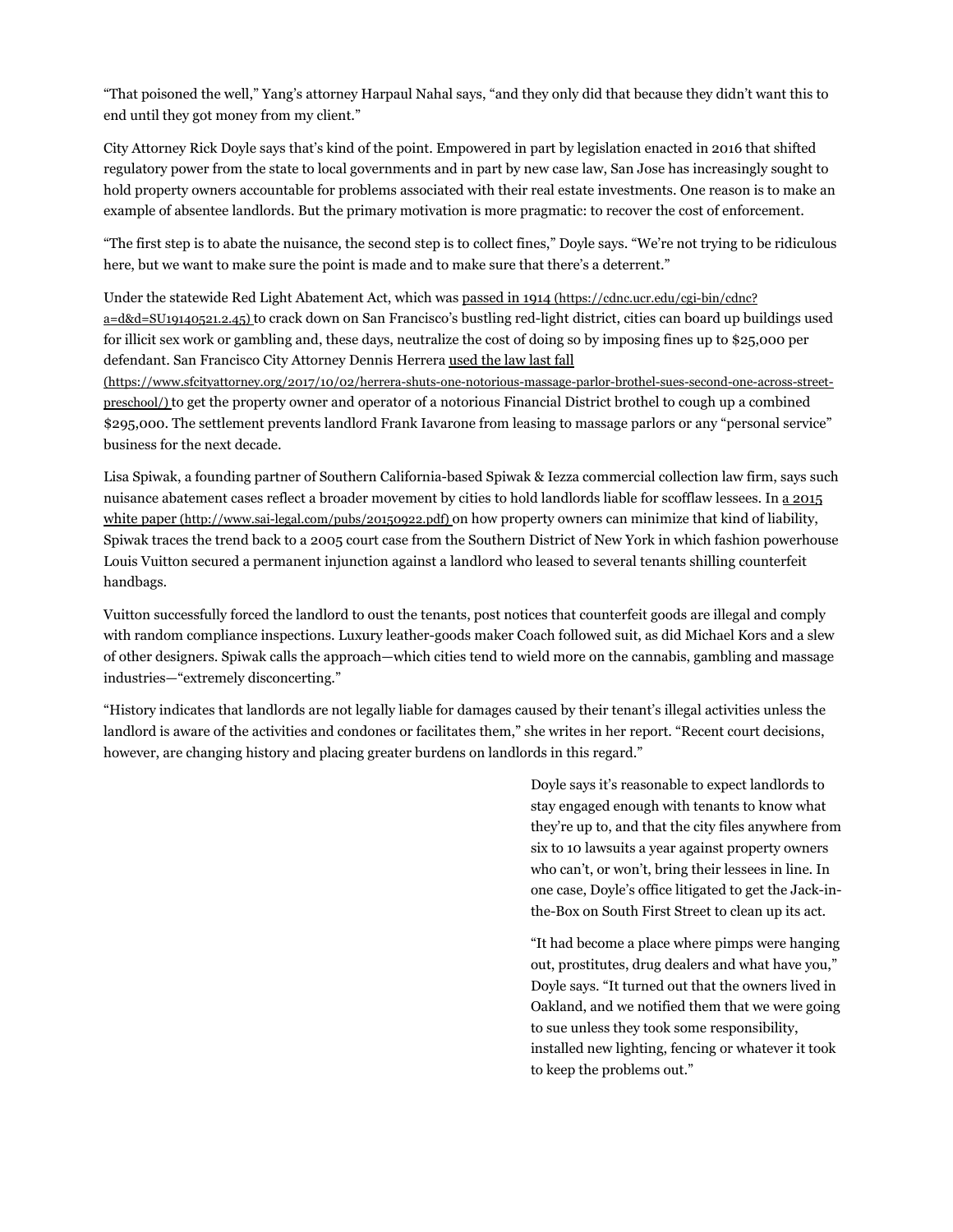

A text exchange in which Shufei Yang tells Bebe Spa's owner to remain closed and comply with the city.

Yet Yang contends that going after landlords takes things a step too far. Private property owners shouldn't foot the bill for costly police stings and code enforcement sweeps that target rogue tenants, Nahal adds in agreement.

"Since when has the city abdicated its police powers to landlords?" he asks outside Yang's tanstuccoed tile-roofed strip mall. "If someone breaks the law, police should arrest them. You shouldn't expect landlords to do the work for them."

If the court rules in favor of the city, Yang and her husband could end up with a six-figure judgment and a settlement that would allow the city to randomly inspect not only the emptied-out Bebe Day Spa storefront but the rest of their property, which they bought in 2016 for \$5.4 million. "That could lead to a chilling effect," Nahal argues. "Who's going to want to do business with them?"

And while San Jose's legal team accuses the Yangs of turning a blind eye to Nguyen's apparently flyby-night massage racket, the couple says they tried to work with the city to resolve the problem as soon as they heard about it. In court filings, Nahal attached copies of cellphone text messages in which Yang expressly tells Nguyen to comply with the city and in which he tells her that he obtained permits (https://www.sanjoseinside.com/wpcontent/uploads/2018/07/Screen-Shot-2018-07-17 at-5.35.41-PM.png) to convert the shop into a nail salon.

Doyle doesn't buy it. In the city's eyes, Galea's April 23 stakeout proved that Nguyen wasn't obeying the terms of the court order—and the Yangs are guilty by association.

"The city taxpayers shouldn't have to foot the bill for this kind of thing," Doyle says. "It's the landlords who made money off of this, profiting off of the illegal activity that was going on, so they should be the ones paying."

Doyle says, it would be wise for landlords who lease to tenants running those kinds of businesses to ask for documentary proof that they're up to code. Of the 250 or so massage parlors in San Jose, according to a report (https://sanfrancisco.cbslocal.com/2018/02/02/thousands-erotic-massage-businesses-operating-california-report-finds/) by the nonprofit Polaris Project, only 14 are licensed with the San Jose Police Department. Thus, Doyle notes, it's safe to assume that most could use that kind of accountability.

"If the landlord doesn't know, then they should know," he says. "It's like the proverbial line about the piano player at the brothel not knowing what's going on in the back."